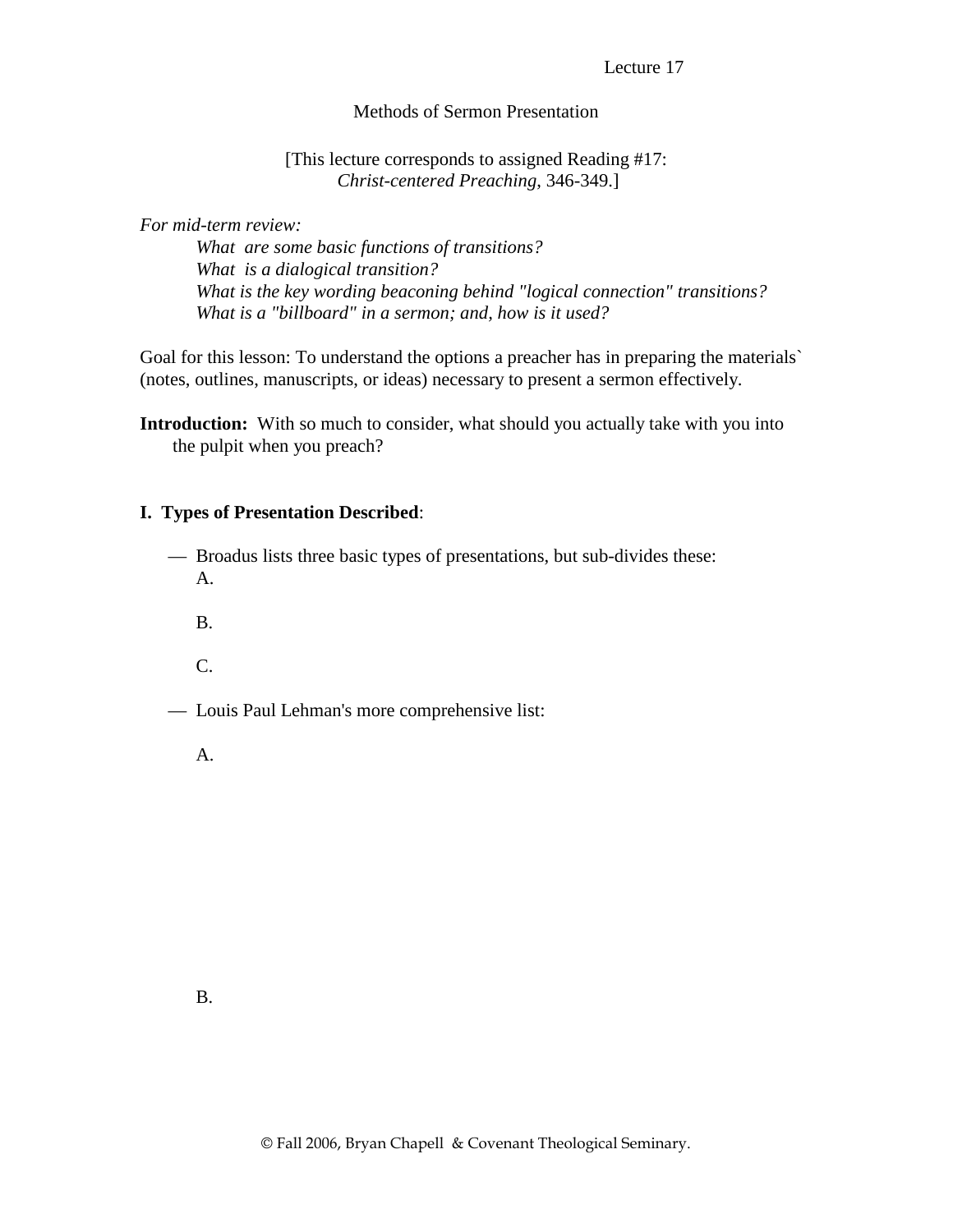D.

C.

# **II. Strengths and Weaknesses of the Types of Presentations Discussed:**

A. Preaching with the impromptu method:

- B. Preaching extemporaneously from outlines:
	- 1. Advantages
	- 2. Disadvantages
- C. Preaching from written manuscripts:
	- 1. Advantages
	- 2. Disadvantages
- **CAUTION:** If you write, do so in "speaking style." This does not make sermons ready for publication, but it does ready them for pulpit presentation--which should be your primary goal.

© Fall 2006, Bryan Chapell & Covenant Theological Seminary.